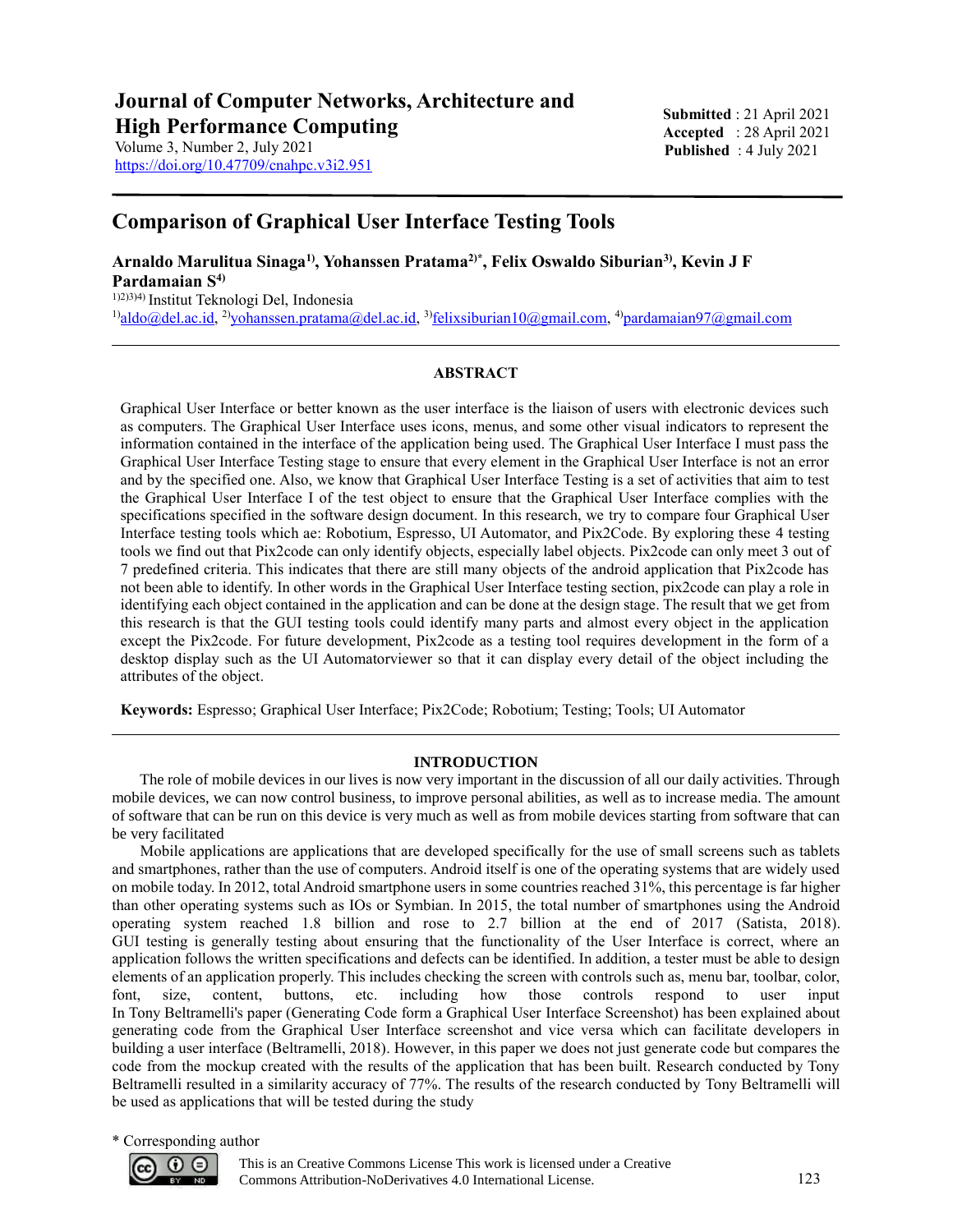**Submitted** : 21 April 2021 **Accepted** : 28 April 2021 **Published** : 4 July 2021

https://doi.org/10.47709/cnahpc.v3i2.951

### **LITERATURE REVIEW**

One challenge to learning about software testing is that there are many terms in the industry, and these terms often have overlapping meanings or are used inconsistently. It is important to know that UI is a broader concept which can include GUIs and Command Line Interfaces (CLIs) (Idera, 2019).

Command Line Interface (CLI) and Graphical User Interface (GUI). CLI is when the user types a text command into the terminal and the computer responds to that command, while the GUI is when the user interacts with the computer using a mouse or keyboard. This is an interaction where the user manipulates visual elements instead of using text (Karam, 2017).

The GUI was first developed at Xerox PARC by Alan Kay, Douglas Engelbart, and a group of other researchers in 1981. Then, Apple introduced the Lisa computer with a GUI on January 19, 1983. The GUI provides easy interaction with the software. GUI makes software interface easy to understand but GUI also makes it difficult for developers to develop software. Everything (functions, interfaces, etc.) must be tested, because code that is not or has not been tested has the potential for bugs (errors). In this case, GUI testing is important to make all systems that have been built safer and more robust (resistant to attacks) (Idera, 2019).

GUI testing is all about ensuring that the UI is functioning properly, that the application follows its written specifications, and that defects are identified (Inflectra, 2017). Apart from that, check that the design elements are good. This involves examining the screen with controls such as menu buttons, toolbars, colors, fonts, sizes, icons, content, buttons, etc (Karam, 2017).

To carry out a comparative study of the three Automation testing tools above, an Android application is needed as an object to be tested using these testing tools (Kowalczyk, E., Cohen, M.B., & Memon, A.M.). Therefore, the author chooses a Machine Learning-based program that will generate code from the image so that it can be used as a testing object, namely Pix2code, where the Mockup Pix2code testing process can play a role in testing the Mockup (Beltramelli, 2018).

Converting a user interface screenshot created by a Designer into program code is a problem that developers face in building a number of different software.

In the process, the client-side implementation based on the Graphical User Interface mockup created by the Designer is the responsibility of the developer. Implementing the program code from the GUI takes a lot of time and makes the developer to solve the (important) things of the software built by the developer such as the functions and logic of the software that the developer builds on. Therefore, Image to Code can be a solution for developers to minimize their time in building software.

Image to Code is an approach based on Convolutional and Recurrent Neural Networks that allows the change from a GUI screenshot to a computer code, where the screenshot from the GUI will be input. Image to Code is also an application of the Reverse Engineering user interface which comes from an image as input as shown in the image. In this case, Image to Code can provide effectiveness to developers in building software.

The task of producing computer code which is given the programming language of the image (screenshot) GUI can be compared with the problem of producing a text description of a photographic scene where the equation of these two problems is that both want to produce a string with a certain length from the pixels obtained from the image. These problems can be divided into 2 sub-problems, namely: Computer vision problems where the computer understands the given scene (in this case the GUI) and the language modeling problems from text (in this case computer code)

We use the solution to the answers to the two previous problems by using latent variables generated from the scene to generate textual descriptions (in this case computer code) of the objects represented by these variables.

The closest method in implementing Pix2code is reverse engineering where reverse engineering is a process that rearranges an artifact with the aim of seeing the details of the artifact such as the design and architecture as well as analyzing the value of the pixels that have been changed from the GUI. Basically, all user interfaces regardless of platform, and what programming language is used are composed of pixels.

Pix2code's main purpose is to generate a string of tokens of variable length of pixel value. CNN is the method chosen to solve Computer Vision problems. We can use CNN for learning where the input given is an image which will produce a vector with a certain length; so that it can act as a DSL encoder or Domain Specific Language can be used to describe the GUI as shown in Table 1.

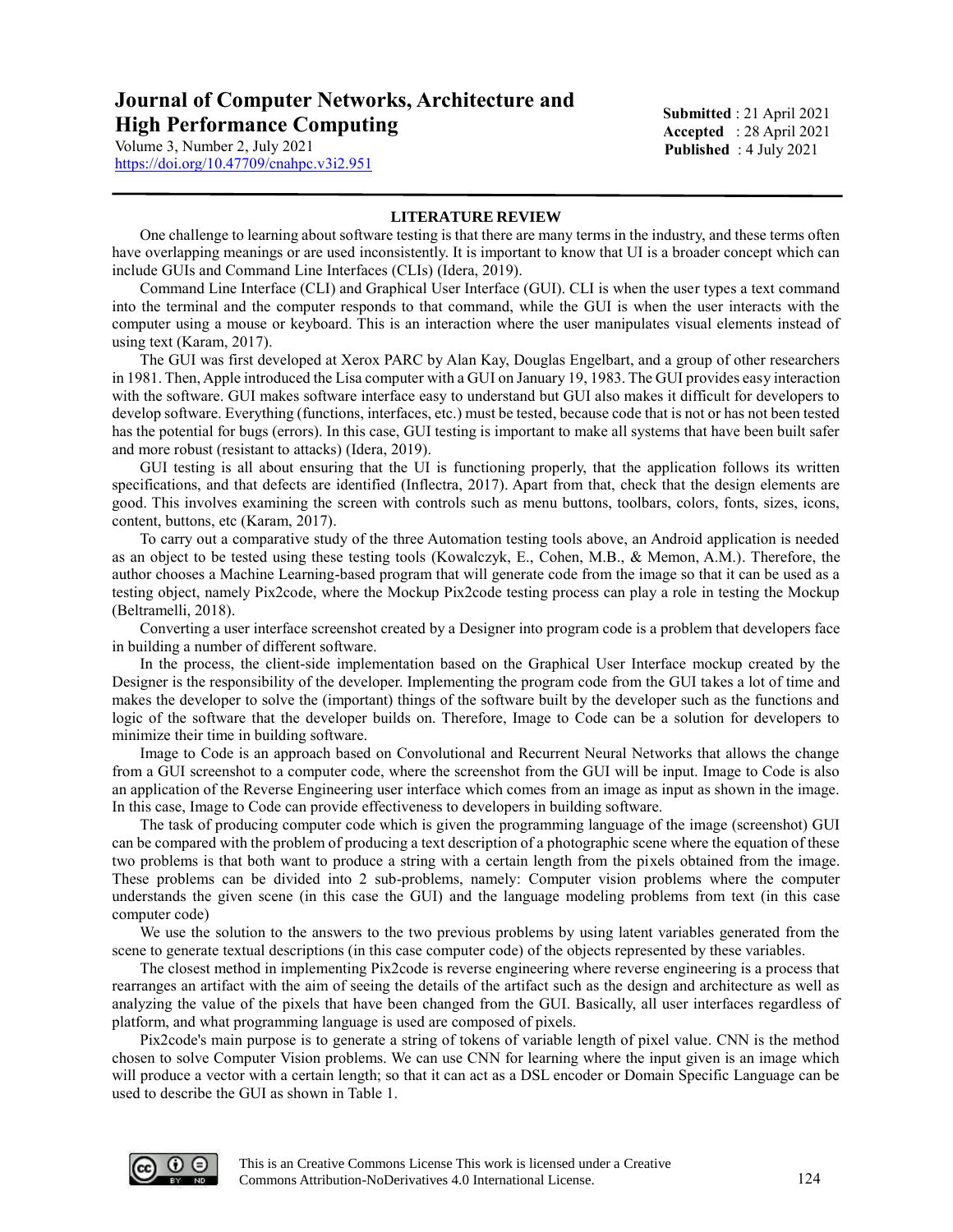**Submitted** : 21 April 2021 **Accepted** : 28 April 2021 **Published** : 4 July 2021

https://doi.org/10.47709/cnahpc.v3i2.951

In this case, the GUI is the main focus, where each GUI has different graphic components along with their relationships with other components (Memon, A., Banerjee, I., & Nagarajan, A., 2003).

The model used is trained by making Image I and a contextual sequence X from the token T xt,  $t \in \{0, . . . . . . . \}$ In Table 1. Regarding Image to Code, it has been explained that using a Convolutional Neural Network can change from a given image to a computer code (this process is called encode) (Beltramelli, 2018).

| <b>Graphical User Interface (GUI)</b>          | <b>DSL</b> output generated by GCP<br>(Google Cloud Platform) |
|------------------------------------------------|---------------------------------------------------------------|
| $\blacktriangledown$ 7:00<br>android_gui       | stack{                                                        |
| Cimnf                                          | row{                                                          |
| Seyrt                                          | switch                                                        |
| Gjrlg<br>- Visvx<br>Nczdn<br>Ltmpt<br>$\cdots$ | ì                                                             |
| Nrwib Yfrsk<br><b>KQDMU</b><br>Ezifr           |                                                               |
| Edkhs                                          | ,,                                                            |
|                                                | ,,,,,                                                         |
|                                                | footerfooterfooterbtn-<br>dashboard,,,,                       |
| Q                                              |                                                               |

Table 1 Results of Testing Tools Table

Through a literature study that has been carried out by the author, Pix2code is tasked with translating the components in the screenshot which become input to be translated into a specific programming language. Based on this, the authors observe that Pix2code plays a role in accelerating the GUI testing process as Shift Left testing. This is done by moving the test earlier in the software development life cycle. Pix2code is used in testing before the application or product has been completed, in other words, testing is carried out after the mockup is created.

## **METHOD**

In this study, researchers will explore the potential of Pix2code as a new GUI Testing Tool by utilizing experimental results on three GUI Testing Tools where the experiments of the three GUI Testing Tools will be used to determine the properties of a GUI Testing Tools. In this study, three tools will be used to test the GUI design of an application.

- 1. UI Automator
- 2. Robotium
- 3. Espresso

Pix2code will identify the study object that has been determined for this study. Pix2code will generate a description of the study object design that has been determined for this study. After obtaining the identification results with Pix2code, it will be identified the shortcomings of Pix2code and compared with the properties obtained from the experimental results of the three GUI Testing Tools. At this stage, it will analyze what features can be added to make Pix2code a new GUI Testing Tools.

Furthermore, mutation testing will be carried out in which mutation testing is aimed at making a fault (faults) in the initial design of the object under study. The mutation testing applied is based on seven evaluation criteria.

At the mutation testing stage, the same thing will be done repeatedly where when mutant A is applied, object

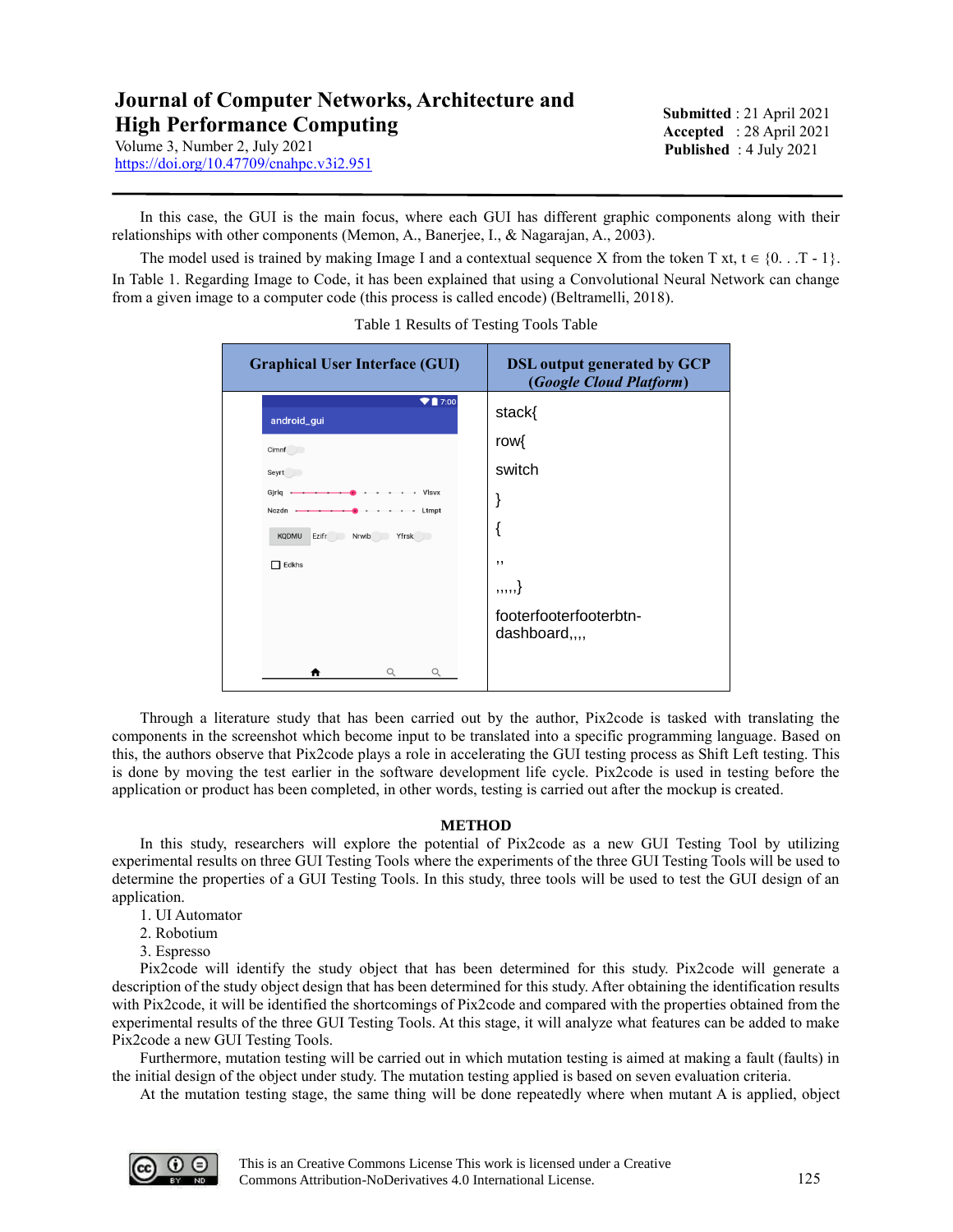**Submitted** : 21 April 2021 **Accepted** : 28 April 2021 **Published** : 4 July 2021

https://doi.org/10.47709/cnahpc.v3i2.951

identification will be carried out using testing tools and Pix2code, then the results will be compared between Pix2code and testing tools from the same mutant whether there is a missing object and whether it can identify a fault that has been created on a mutant (Guru99, 2019).

After mutation testing is carried out on the seven predetermined criteria, an experiment will be carried out on each of the predetermined criteria. The way it works at this stage is, after the object is given the first criterion treatment, it will be tested using UI Automator by utilizing UI AutomatorViewer. Furthermore, after the results of the first criterion are obtained, the modified object will be returned to the original form of the object. After the object is in a normal state, the object will be treated, namely the second criterion and will be tested using UI Automator by utilizing UI AutomatorViewer. Iteration of this method of work will be carried out up to the seventh criterion (Churaev, 2014).

After getting the results from the UI Automator, then the testing is carried out using Robotium. The way of working at this stage is to provide treatment according to predetermined criteria. The object will be given a change in the first criteria, then a class will be created to look for objects that have been given changes according to the first criteria to find out whether Robotium can recognize objects that have been changed according to predetermined criteria. After the results of the first criterion are obtained, the object will be returned to its original form. After the object is in a normal state, it will be given changes according to the next criteria. Iteration of this method of work will be carried out up to the seventh criterion.

After obtaining the results from Robotium, the next testing is carried out using Espresso. The way of working at this stage is to provide treatment according to predetermined criteria. The object will be given a change in the first criterion, then a class will be created to look for objects that have been changed according to the first criteria to find out whether Espresso can recognize objects that have been changed according to the predetermined criteria. After the results of the first criterion are obtained, the object will be returned to its original form. After the object is in a normal state, it will be given changes according to the next criteria. Iteration of this method of work will be carried out up to the seventh criterion.

## **Testing Tools**

## **- Testing using UI Automator**

The stages are

- 1. Create a new project or open a project to be tested
- 2. Import ui-Automator in the application module build.gradle file.
- 3. Making a test case where making test-cases is done by creating a new java class



Fig. 1 Test Flow using UI Automator

## **-Testing using Robotium**

The stages are:

- 1. Open the android application to be tested and add dependencies to build.gradle
- 2. Add a class to test the application to be tested.
- 3. Run Class to do the testing

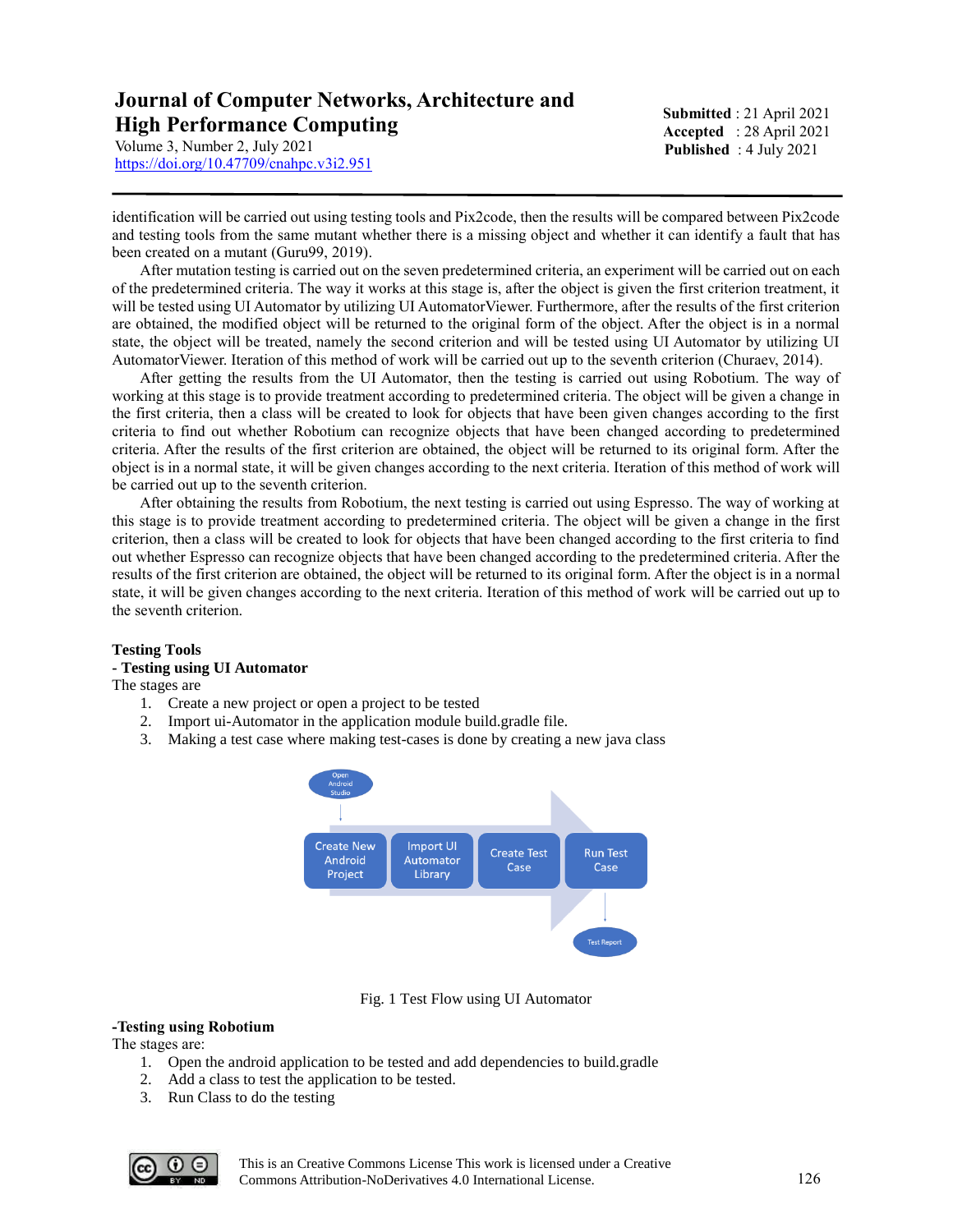Volume 3, Number 2, July 2021 https://doi.org/10.47709/cnahpc.v3i2.951 **Submitted** : 21 April 2021 **Accepted** : 28 April 2021 **Published** : 4 July 2021



Fig. 1 Test flow using Robotium

## **Testing using Espresso**

The stages are:

- 1. Add Dependencies to build.gradle
- 2. Click Run> Record Espresso Test.
- 3. In the Select Deployment Target window, select the device for which you want to record testing. If necessary, create a new Android Virtual Device. Click OK
- 4. Espresso Test Recorder triggers the build of the project and the application must be installed and launched before the Espresso Test Recorder allows the user to interact with it. The Record Your Test window appears after launching the application, and because the User hasn't interacted with the device, the main panel says "No events recorded yet." Interact with your device to start recording event logs such as "tap" and "type" actions.
- 5. After you have finished interacting with the application and added the statement, click Complete Recording. The Pick a test class name window for your test will appear. Then click Save.
- 6. To run the Espresso testing that has been generated, Right-click on the test and click Run 'testName.'

# **Observation Results**

Observation results obtained, namely:

- 1. UI Automator: In UI Automator there is UI Automator Viewer where UI Automator Viewer has the same behavior as pix2code and UI Automator Viewer can identify all objects contained in screenshots
- 2. Robotium: Robotium does not find the same behavior that can be compared with pix2code, so pix2code has the opportunity to improve or support the capabilities of Robotium. The ability of pix2code to support the capabilities of Robotium is pix2code can recognize the controls that exist in the screenshots of an application where Robotium does not have that capability
- 3. Espresso: Espresso can do testing by running the application first and automatically generate test code so that it makes it easier to do the introduction of elements such as UI Automator Viewer x. So, based on the results of experiments conducted, then Pix2code can improve the capabilities of Robotium where Robotium cannot recognize the controls contained in an application's screenshot. This can give a new feature to Robotium, where Robotium can only search for objects in an application.

## **Pix2Code**

 The main purpose of pix2code is to generate a string of tokens along the variable value of the pixel. CNN is the method chosen to solve Computer Vision problems. We can use CNN for learning where the input given is an image that will produce a vector with a certain length; so this can act as a DSL encoder or Domain Specific Language can be used to describe the GUI.

The model used is trained by making Image I and a contextual sequence X from the token T xt,  $t \in \{0, . . . . . . . \}$ . Regarding Image to Code, it has been explained that using Convolutional Neural Network can change from a given image to become a computer code (this process is called encode) (Beltramelli, 2018).

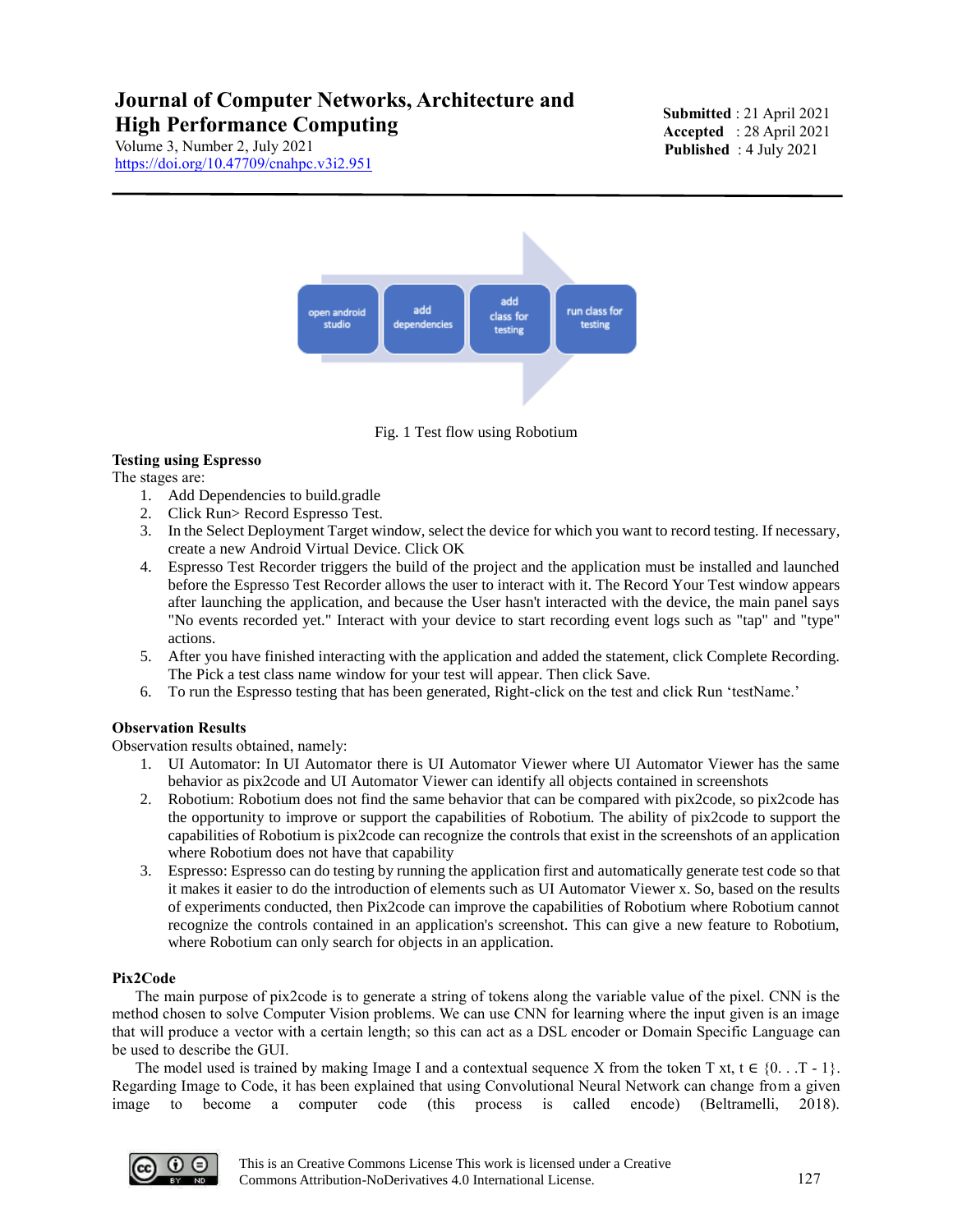https://doi.org/10.47709/cnahpc.v3i2.951

**Submitted** : 21 April 2021 **Accepted** : 28 April 2021 **Published** : 4 July 2021

Through the study of literature that has been done by we, pix2code is tasked to translate the components of the screenshots into input to be translated into a particular programming language. Based on this, we observes that pix2code plays a role in speeding up the GUI testing process as testing Shift Left.testing is done by way of doing this is by moving testing earlier in the software development life cycle. Pix2code is used in testing before the application or product has been made, in other words testing is done after making a mockup.

## **Research Process**

 The research process is divided into several stages. The first stage begins with the identification and selection of testing criteria. At this stage, testing criteria are obtained from the results of literature studies that have been carried out such as extracting information from the website. The criteria obtained are evaluated until there are criteria that can be tested with tools.

 After that, the second step is to choose the testing tools to be used. Testing tools that will be used are testing tools that are open source and can support predetermined test criteria.

The third stage is to do testing using the three predetermined testing tools. All three testing tools will be examined and analyzed regarding the behavior of each testing tools used in the fourth step, the design identification will be carried out with pix2code, this step is needed to be able to know what objects can be identified and generated by pix2code.

 Next will enter the sixth stage, namely the identification of objects using selected tools. At this stage, it is identified which parts of the tool can be used to identify objects in a GUI in the application. At this stage, the role of pix2code in the GUI testing tools that has been selected and analyzed the behavior or nature of the testing tools is examined.

 Test reports obtained will be analyzed, where the analysis carried out is a comparative analysis between the original application test report and the application generated using Pix2code and a comparative analysis between the results of the tests performed by each framework. Finally, conclusions will be drawn. However, before conducting the ninth stage of the research process, the writer has conducted a preprocessing stage where the writer provides information and tools used in the research process. As explained in Chapter II, we examines the usefulness of Robotium, UI Automator, and Espresso.

## **Hypothesis**

 In this study a temporary hypothesis is obtained which will refer to the conclusions that will be obtained after conducting the research to completion. The type of hypothesis used in this study is the Associative hypothesis where this hypothesis can be defined as a conjecture of the relationship between two or more variables. The hypothesis to answer the problem statement is:

- 1. h0: There is no relationship between pix2code and GUI testing that can lead to the role of pix2code in GUI testing
- 2. h1: There is a relationship between pix2code and GUI testing which can lead to the role of pix2code in GUI testing

#### **RESULT**

#### **Results of Testing Tools Experiments**

Based on experiments that have been carried out on the three automation testing tools for Android, results are obtained that illustrate the ability of the tools in conducting automation testing. The test results are obtained based on predetermined testing criteria

| <b>Testing Tools</b> |                                   |                       | UI        | Robotium | Espresso |  |
|----------------------|-----------------------------------|-----------------------|-----------|----------|----------|--|
| Code                 | Criteria                          | <b>Testing Object</b> | Automator |          |          |  |
| $K-1$                | Identification of<br>Size Changes | <b>Notes</b>          | Yes       | Yes      | Yes      |  |
| $K-2$                | Identification of                 | <b>Notes</b>          | Yes       | Yes      | Yes      |  |

Table 2 Results of Testing Tools Table



This is an Creative Commons License This work is licensed under a Creative Commons Attribution-NoDerivatives 4.0 International License. 128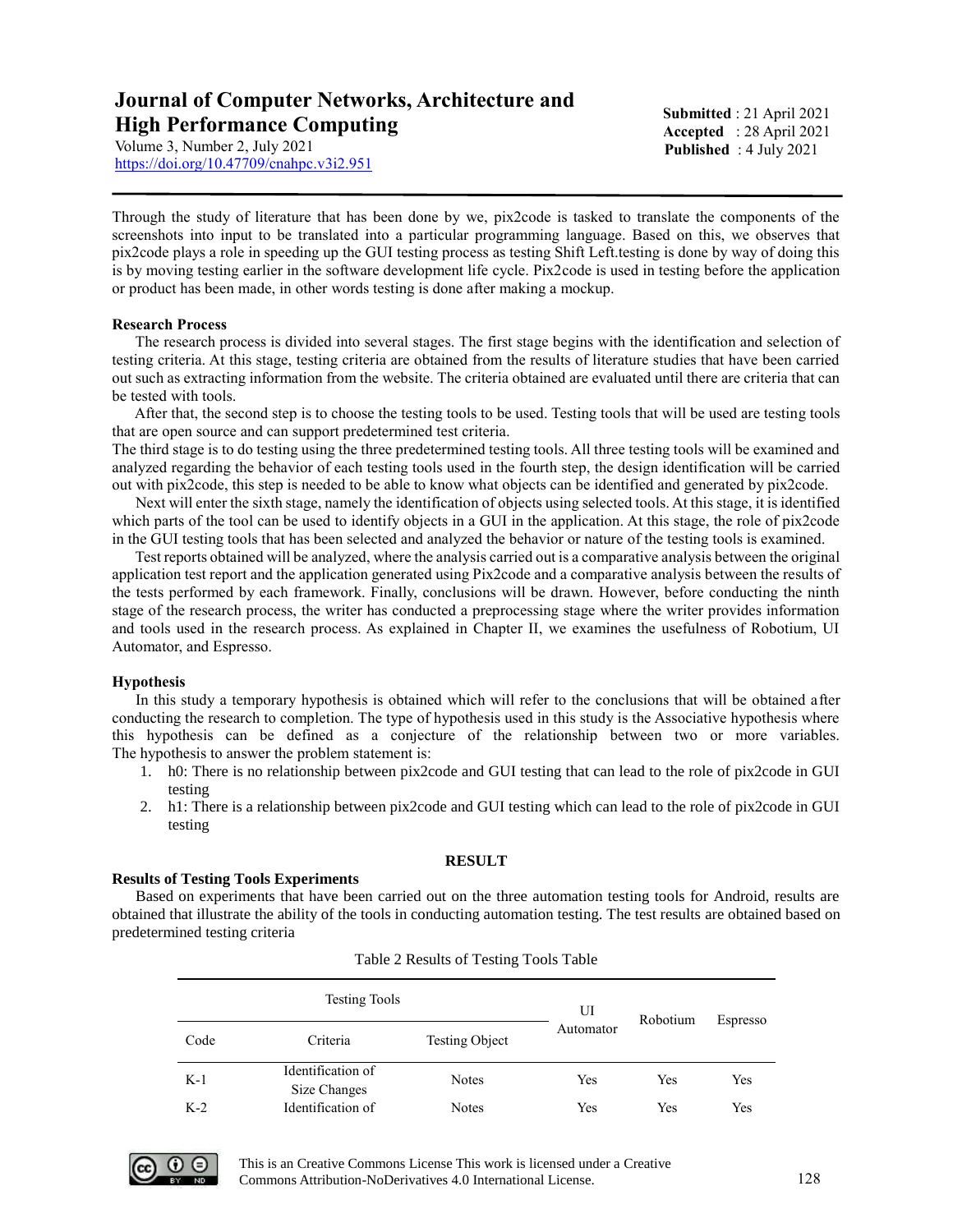Volume 3, Number 2, July 2021 https://doi.org/10.47709/cnahpc.v3i2.951 **Submitted** : 21 April 2021 **Accepted** : 28 April 2021 **Published** : 4 July 2021

|       | Changes in<br>Position                      |              |     |     |     |  |
|-------|---------------------------------------------|--------------|-----|-----|-----|--|
| $K-3$ | Input Field<br>Identification               | <b>Notes</b> | Yes | Yes | Yes |  |
| $K-4$ | Button<br>Identification                    | <b>Notes</b> | Yes | Yes | Yes |  |
| $K-5$ | Identify Font<br>Color Changes              | <b>Notes</b> | Yes | Yes | Yes |  |
| $K-6$ | <b>Identify Font</b><br><b>Type Changes</b> | <b>Notes</b> | Yes | Yes | Yes |  |
| $K-7$ | Textview<br>Identification                  | <b>Notes</b> | Yes | Yes | Yes |  |

 From the experimental results in Table 2, it is obtained that Robotium, UI Automator Viewer and Espresso can identify each element or object contained in the application even though the object is given changes according to existing criteria (K1-K7).

Example testing button identification by using UI Automator(K-4) can be seen in Table 3.:

| <b>Testing Tools</b> | Application                                |   | Result                                                                                                                                                                                                                                                                                                                                                                                                                                                                                                                                                                                                                                 | <b>Status</b> |
|----------------------|--------------------------------------------|---|----------------------------------------------------------------------------------------------------------------------------------------------------------------------------------------------------------------------------------------------------------------------------------------------------------------------------------------------------------------------------------------------------------------------------------------------------------------------------------------------------------------------------------------------------------------------------------------------------------------------------------------|---------------|
| <b>UI</b> Automator  | <b>NOTES</b><br>Note 2<br>Note 1<br>Note 1 | e | $\vee$ (0) FrameLayout [0,0][1440,2560]<br>$\vee$ (0) ViewGroup [0,0][1440,2560]<br>$\vee$ (0) FrameLayout [0,96][1440,288]<br>$\vee$ (0) ViewGroup [0,96][1440,288]<br>(0) TextView:NOTES [96,151][263,233]<br>↓ (1) LinearLayout [1032,96][1440,288]<br>(0) Button {New note} [1032,96][1256,288]<br>↓ (1) FrameLayout [1256,96][1440,288]<br>(0) Button {More options} [1256,96][1440,288]<br>v (1) FrameLayout [0,288][1440,2560]<br>$\vee$ (0) ListView [0,288][1440,2560]<br>(0) TextView:Note 2 [0,288][1440,544]<br>(1) TextView:Note 1 [0,548][1440,804]<br>(2) TextView:Note 1 [0,808][1440,1064]<br>(1) View [0,0][1440,96] | <b>YES</b>    |

Table 3 Results of Testing Tools Table

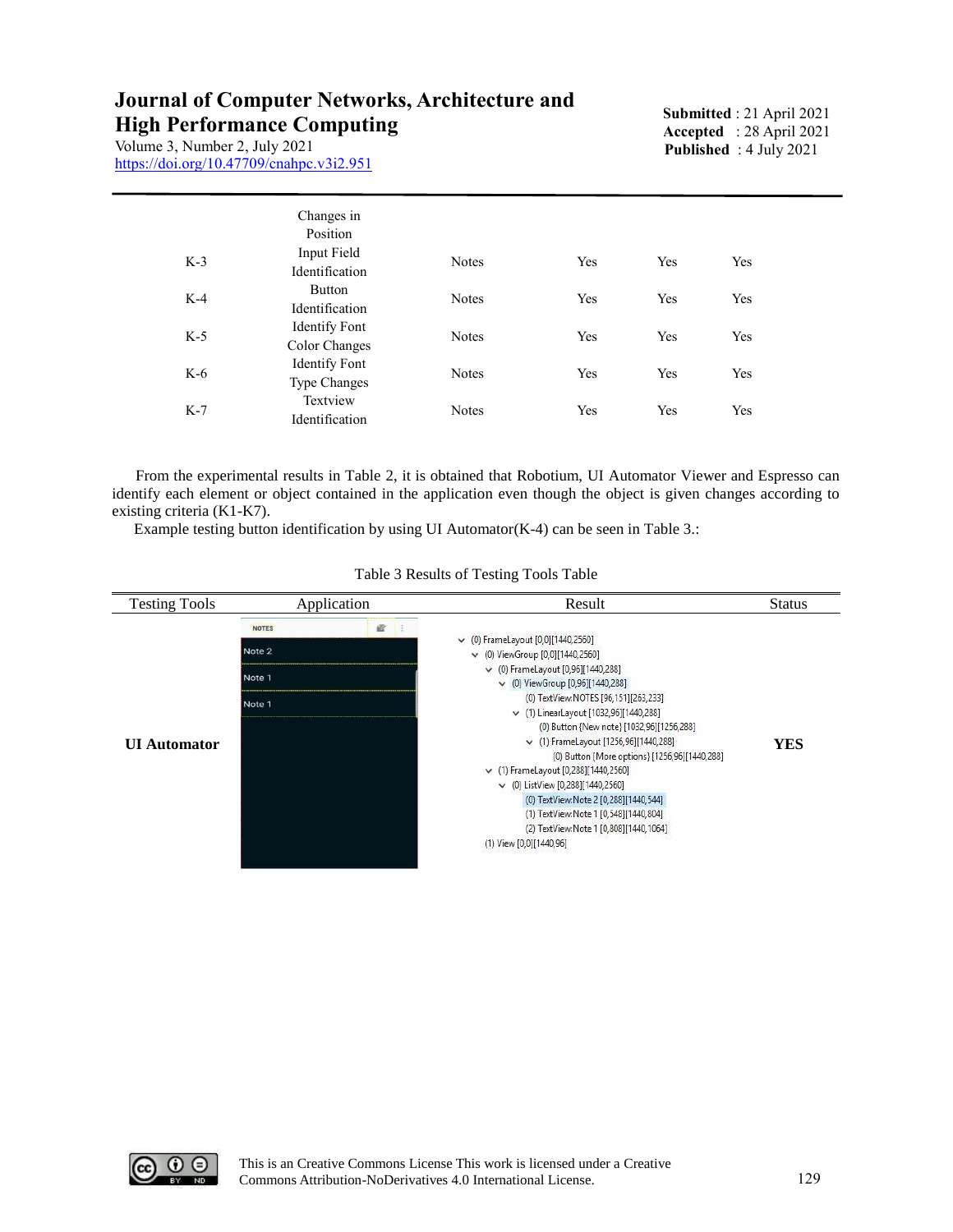**Submitted** : 21 April 2021 **Accepted** : 28 April 2021 **Published** : 4 July 2021

Volume 3, Number 2, July 2021 https://doi.org/10.47709/cnahpc.v3i2.951





This is an Creative Commons License This work is licensed under a Creative Commons Attribution-NoDerivatives 4.0 International License. 130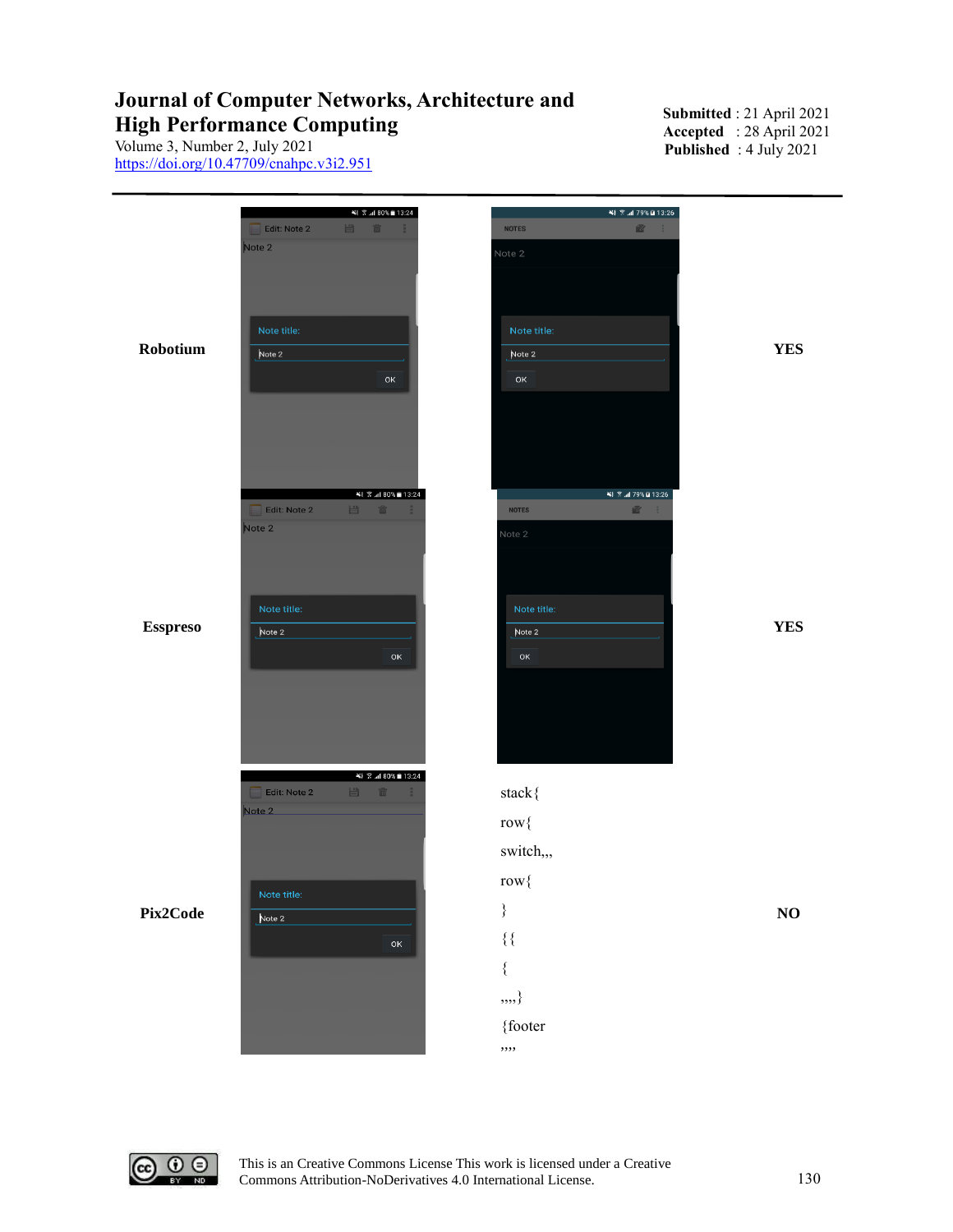https://doi.org/10.47709/cnahpc.v3i2.951

**Submitted** : 21 April 2021 **Accepted** : 28 April 2021 **Published** : 4 July 2021

#### **DISCUSSIONS**

#### **Discussion of UI Automator**

Through experiments that have been carried out, it was found that UI Automator is a GUI testing tool that focuses on Object Based Testing by utilizing UI AutomatorViewer and then a discussion will be carried out on the results that have been obtained from the exploration results of using UI Automator.

In Table 2, the results of the UI Automator exploration of the study object have been presented, where UI Automator takes advantage of one of its advantages, namely the UI AutomatorViewer which has a function to see what objects are contained in an application screenshot display. By using the UI AutomatorViewer, researchers can see what objects are in the screenshot display of an application and the position coordinates of each object in the screenshot display and with this also the predetermined criteria can be met.

#### **Discussion of Robotium**

Through experiments that have been carried out, it was found that Robotium is a GUI testing tool that focuses on Analog Testing by utilizing methods owned by Robotium and then a discussion will be carried out on the results that have been obtained from the exploration results of the use of Robotium.

In Table 2, the results of the exploration of the use of Robotium as a GUI Testing Tools have been presented for the object of study. Robotium is a GUI Testing Tool that uses a test case to test the GUI by utilizing the methods in Robotium. The result of the exploration in using Robotium as a tool for testing the GUI is that the predetermined criteria can be met by Robotium. However, there are several shortcomings of Robotium, namely that Robotium has not been able to recognize every object in an application view as can be done by UI Automator by utilizing UI AutomatorViewer.

#### **Discussion of Espresso**

Through experiments that have been carried out, it was found that Espresso is a GUI testing tool that focuses on Analog Recording and Object Based Testing by utilizing the test record and test code owned by Espresso and then discussing the results obtained from the exploration results of using Espresso. In Table 2, the results of the exploration of the use of Espresso as a GUI Testing Tool have been presented for the object of study. Espresso is a GUI Testing Tool that uses a test case to test the GUI by generating test code by running the application with an espresso record. So, when the application is run for, Espresso will record the application and Espresso will generate a test code. The result of the exploration in using Espresso as a tool for testing the GUI is that Espresso can fulfill predetermined criteria.

#### **Discussion of Pix2code**

 Through the experiments that have been carried out there will be discussion related to the results that have been obtained in the use of Pix2code.

 The result of Pix2code in its use is changing the screenshot of an application into a DSL (Domain Specific Language) with an accuracy of  $\pm$  77% where a value of 77% is obtained from measurements at the DSL level by comparing the expected results with the results obtained. Any length difference between each result obtained and the expected result is calculated as an error. Of the seven criteria set, there are 4 criteria that cannot be met by Pix2code and the other three criteria get a "partial" answer, which means "partial" is Pix2code can read a label on a row but on the next row, pix2code is not can read the label.

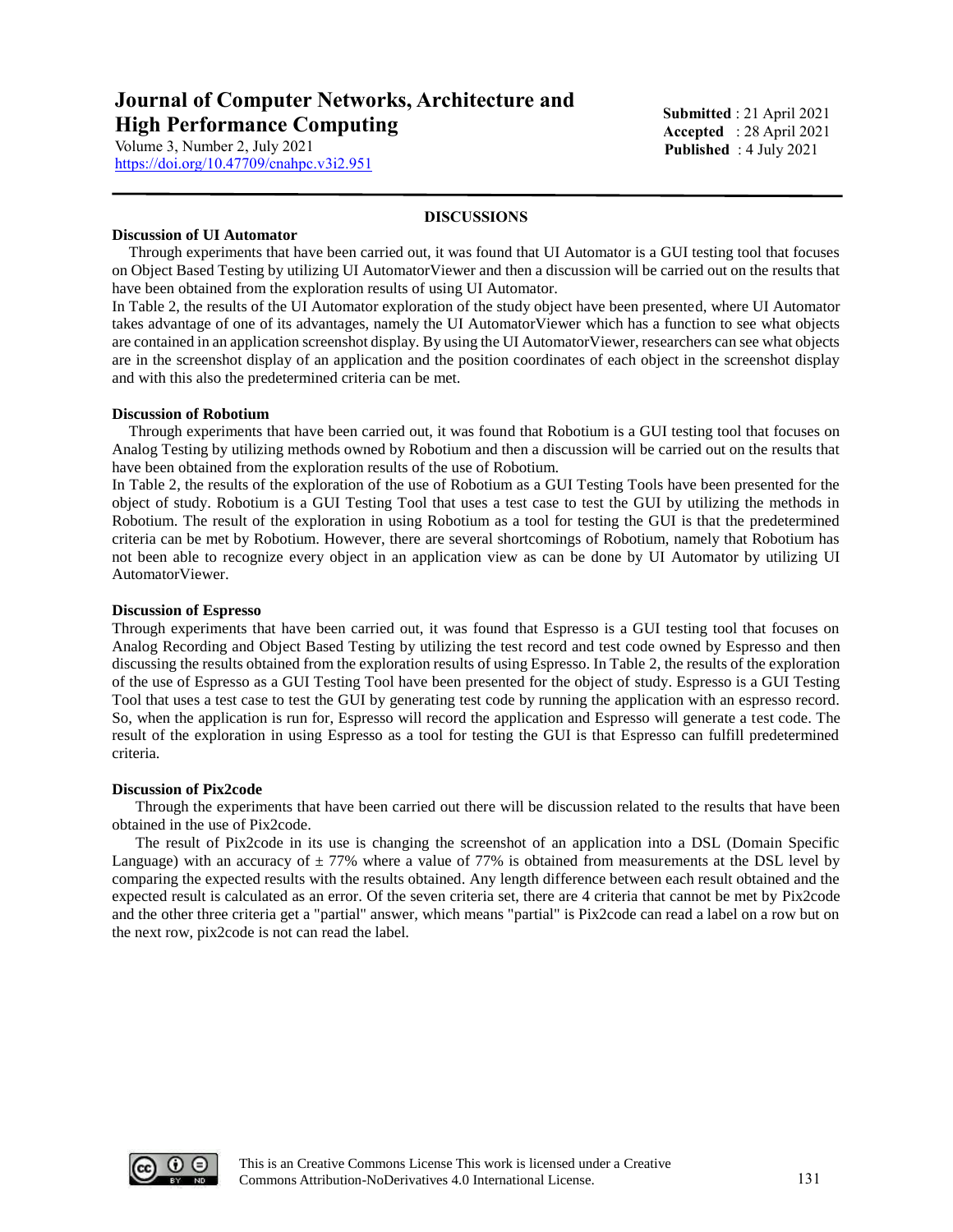**Submitted** : 21 April 2021 **Accepted** : 28 April 2021 **Published** : 4 July 2021

Volume 3, Number 2, July 2021 https://doi.org/10.47709/cnahpc.v3i2.951



 Table 4 shows that the first label is read by Pix2code and the second label is not read by Pix2code. This is due to the limited memory on the device used and the lack of minimum hardware specifications that must be used to produce the expected DSL.

 That way from the results of exploration it can be said that pix2code can only identify objects. The objects that can be identified among others are the Textview that is identified as a label and the object line that is identified as a row. This indicates that there are still many objects than android applications that cannot be identified by Pix2code.

#### **Evaluation of Results**

Based on the results obtained, it was found that Robotium, UI Automator and Espresso can become GUI Testing Tools because the three Testing Tools can meet the seven predetermined criteria. Exploration and testing using these three tools to determine the properties of GUI Testing that will be used in this study.

Based on the results obtained from the exploration of Pix2code, it was found that Pix2code can only meet 3 of the 7 predetermined criteria. This proves that Pix2code can identify objects in the screenshot, while the objects that can be identified include Textview that is identified as a label and the object line that is identified as a row. This indicates that there are still many objects than android applications that cannot be identified by Pix2code.

One of the additions given to Pix2code to maximize the potential of Pix2code to become a GUI Testing Tools is the addition of features such as UI AutomatorViewer that can find out the coordinates of the position of each object in the screenshot. The addition of features to find out the coordinates of an element on the screen is to add the coordinates of the elements when doing a train to produce a model. Coordinates ranging from (0,0) to coordinates (max x, max y) will be added to each dataset to get a model that knows the coordinates of each element on the screen. Adding the coordinates is added to train.py so that the model recognizes the position of the elements on the screen. This is necessary in order to be able to test the suitability of the elements on the screen.

In the next stage, pix2code is expected to be able to identify parts of attributes such as font, color, length, width, and so on. This is useful to improve the quality of the application and test quality of the GUI testing.

Additional hardware that will improve the results of Pix2code is to use a minimum of NVIDIA Tesla 1080 11GB GPU because the minimum specification for using the GPU to train and make models is the NVIDIA Tesla 1080 GPU which takes 5 hours. By using a GPU with these specifications, the results obtained will be better and take relatively shorter time. In this study, a GPU with NVIDIA GeForce MX130 8GB specifications was used which took 8 hours to run 1 program code for training data.

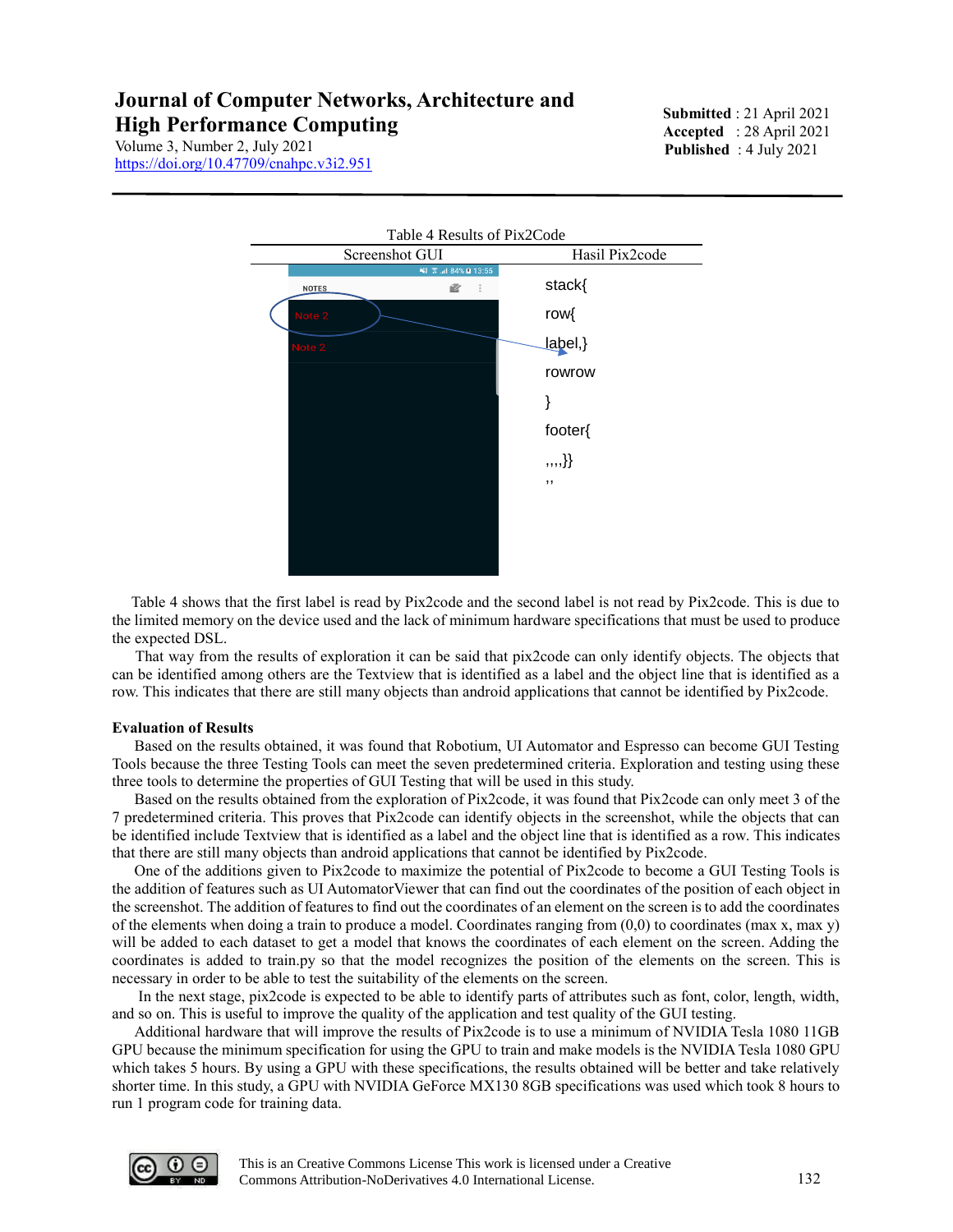https://doi.org/10.47709/cnahpc.v3i2.951

**Submitted** : 21 April 2021 **Accepted** : 28 April 2021 **Published** : 4 July 2021

One of the additions that need to be given to Pix2code to maximize the potential of Pix2code to become a GUI Testing Tools is to add features such as UI AutomatorViewer. From this feature, you can see the coordinates of each object in the screenshot. The addition of a feature to view the coordinates of an element on the screen is to increase the coordinates of the element when doing a train to produce a model. Coordinates ranging from (0,0) to coordinates (max x, max y) will be added to each dataset to get a model that looks at the coordinates of each element on the screen. The additional coordinates are added to train.py so that the model is in place of the elements on the screen. This is necessary in order to test the suitability of the position of the elements on the screen.

## **CONCLUSION**

 From the results of the three experimental testing tools, we can conclude that UI Automator has a feature called UI AutomatorViewer that is useful in identifying each object in the application's view and the coordinates of each object that has been captured or screenshot. We found that it has an Espresso test recorder feature that can record every step taken when running an application and generate a test code that will later be useful as an automation testing. This makes it easier to recognize and identify objects that exist in the application to be tested. But on the other side, Robotium can make a stronger test case by utilizing existing methods. Although the disadvantages of Robotium are not being able to identify any objects contained in a screenshot and can only search for an object to be searched.

 By exploring these four testing tools to find out what needs to be considered in the GUI testing, note that Pix2code can only identify objects, especially label objects. In other words in the GUI testing section, pix2code can play a role in identifying each object contained in the application and can be done at the design stage. In terms of the testing process, pix2code can potentially do testing like the UI AutomatorViewer which can be used at the mockup testing stage or before development because it can identify objects from the screenshot without the required command line interface of the application. For the future development, Pix2code as a testing tool requires development in the form of a desktop display such as the UI Automatorviewer so that it can display every detail of the object including the attributes of the object. We recommend this because Pix2code has been able to identify objects from the screenshot of the application so that it is easier to develop with the UI Automatorviewer development foundation.

## **ACKNOWLEDGMENT**

We are grateful for the Institut Teknologi Del support and all the facilities that have been provided so this research could be conduct successfully.

## **REFERENCES**

BELTRAMELLI, T. (2018). *PIX2CODE: GENERATING CODE FROM A GRAPHICAL USER INTERFACE.*

- Satista. (2018). *Installed base of smartphones by operating system from 2015 to 2017.* https:// www.statista.com/statistics/385001/smartphone-worldwide-installed-base-operating-systems/.
- Churaev, E. (2014). *Automatic Android\* Testing wiht UiAutomator.* Intel Developer Zone: https://software.intel.com/en-us/android/articles/automatic-android-testing-with-uiautomator.
- Firly, N. (2018). *Create Your Own Android Application.* Jakarta: PT Elex Media Komputindo.
- Guru99. (2019). *Mutation Testing in Software Testing: Mutant Score & Analysis Example.* https://www.guru99.com/mutation-testing.html.
- H., N. S. (2014). *Android Pemrograman Aplikasi Mobile Smartphone dan Tablet PC berbasis Android.* Bandung: Informatika Bandung.
- Hendradjaya, B. (ITB). *Konsep Dasar Perangkat Lunak.* Bandung: 2017.
- IEEE. (n.d.). *ANSI/IEEE Standard 1059 IEEE Standard for Software Test Documentation.*

Imaduddin, A., & Permana, S. (2017). *Menjadi Android Developer Expert.* Bandung: Dicoding.

Inflectra. (2017). *What is Graphic User Interface (GUI) Testing?* https://www.inflectra.com/rapise/highlights/guitesting.aspx.

Karam, L. (2017). *A Guide to GUI Testing.* https://dzone.com/articles/a-guide-to-gui-testing.

Kowalczyk, E., Cohen, M.B., & Memon, A.M. (n.d.). *Configurations in Android testing: they matter.* ACM.